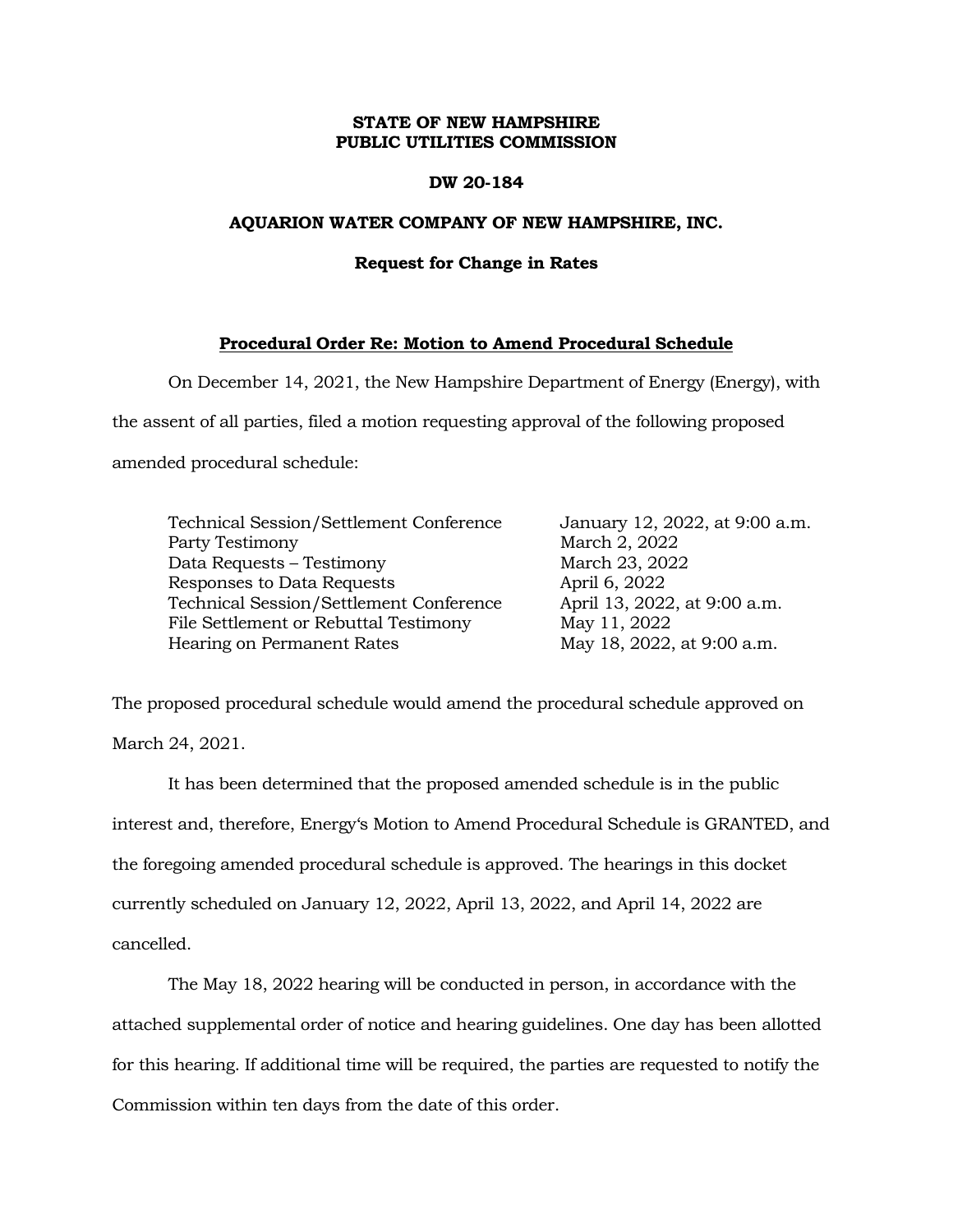DW 20-184 December 23, 2021 Page 2

So ordered, this twenty-third day of December, 2021.

INTEL C GOURNE

Daniel C. Goldner Presiding Officer Chairman